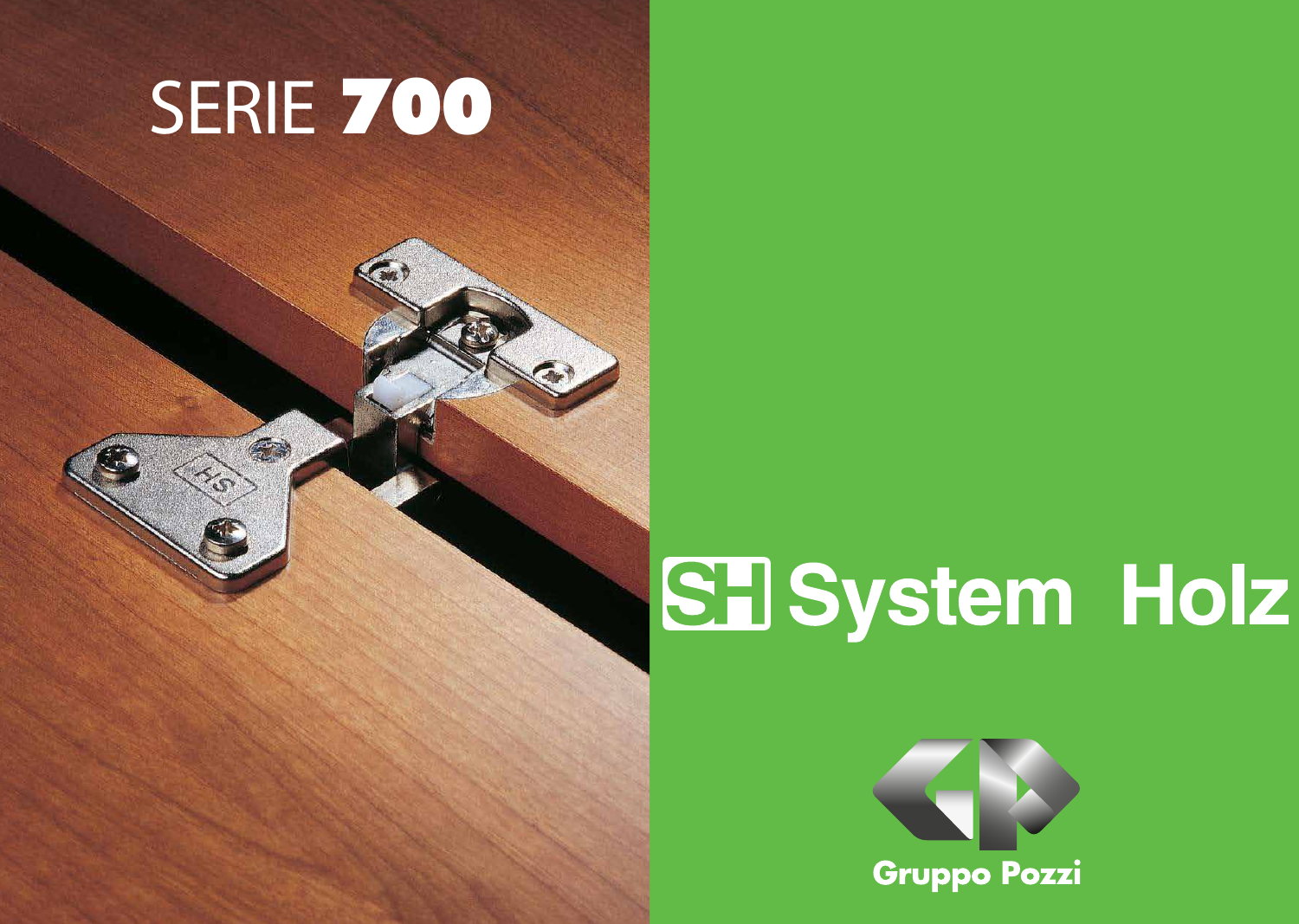**SORMONTO 13 mm** 13 mm OVERLAY  $\bullet$ 



**SORMONTO 10 mm** 10 mm OVERLAY 0



2500 fino a 20 Kg.

600

## SERIE 700













**SH** 

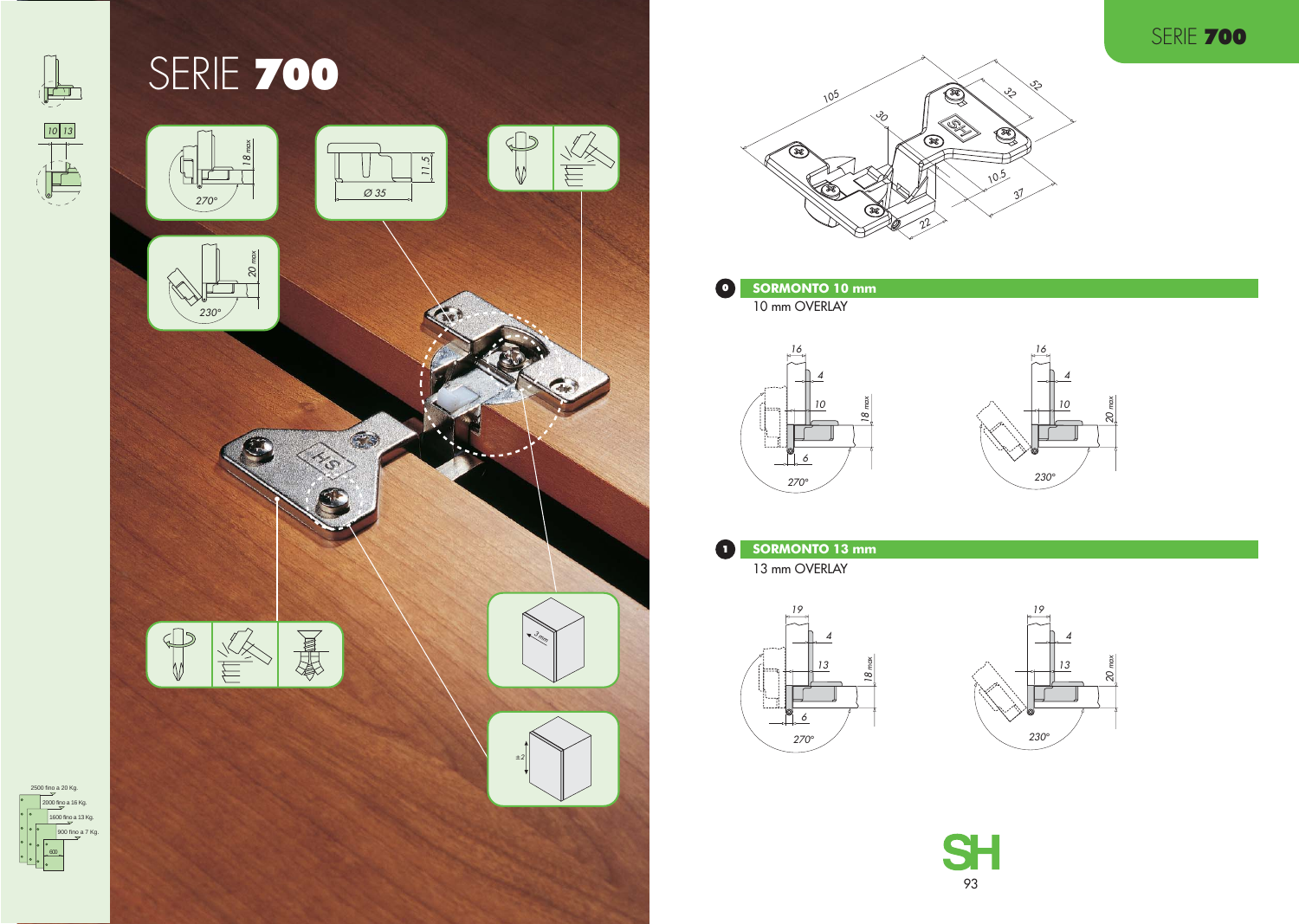### SERIE 700





 $/RO$ 





 $/$ E



**PER ANTE VETRO** FOR GLASS DOORS 8

FISSAGGIO A **PRESSIONE** KNOCK-IN FIXING 3/2







/R10





夏





ø4.7 15

FISSAGGIO A **VITE** SCREW-ON FIXING 8

| INT. | A   | υ  |  |
|------|-----|----|--|
| 48   | 6   | 62 |  |
| 4.5  | 9.5 | 62 |  |
| .52  | 5.5 | 66 |  |

| INT. | $\mathbf{A}$ | DIAM. |    |
|------|--------------|-------|----|
| 48   | 6            | 10    | 62 |
| 4.5  | 9.5          | 8     | 62 |
| 52   | 5.5          | 10    | 66 |









 $\frac{2}{\cancel{66.3}}$ 

 $/RS$ 





10